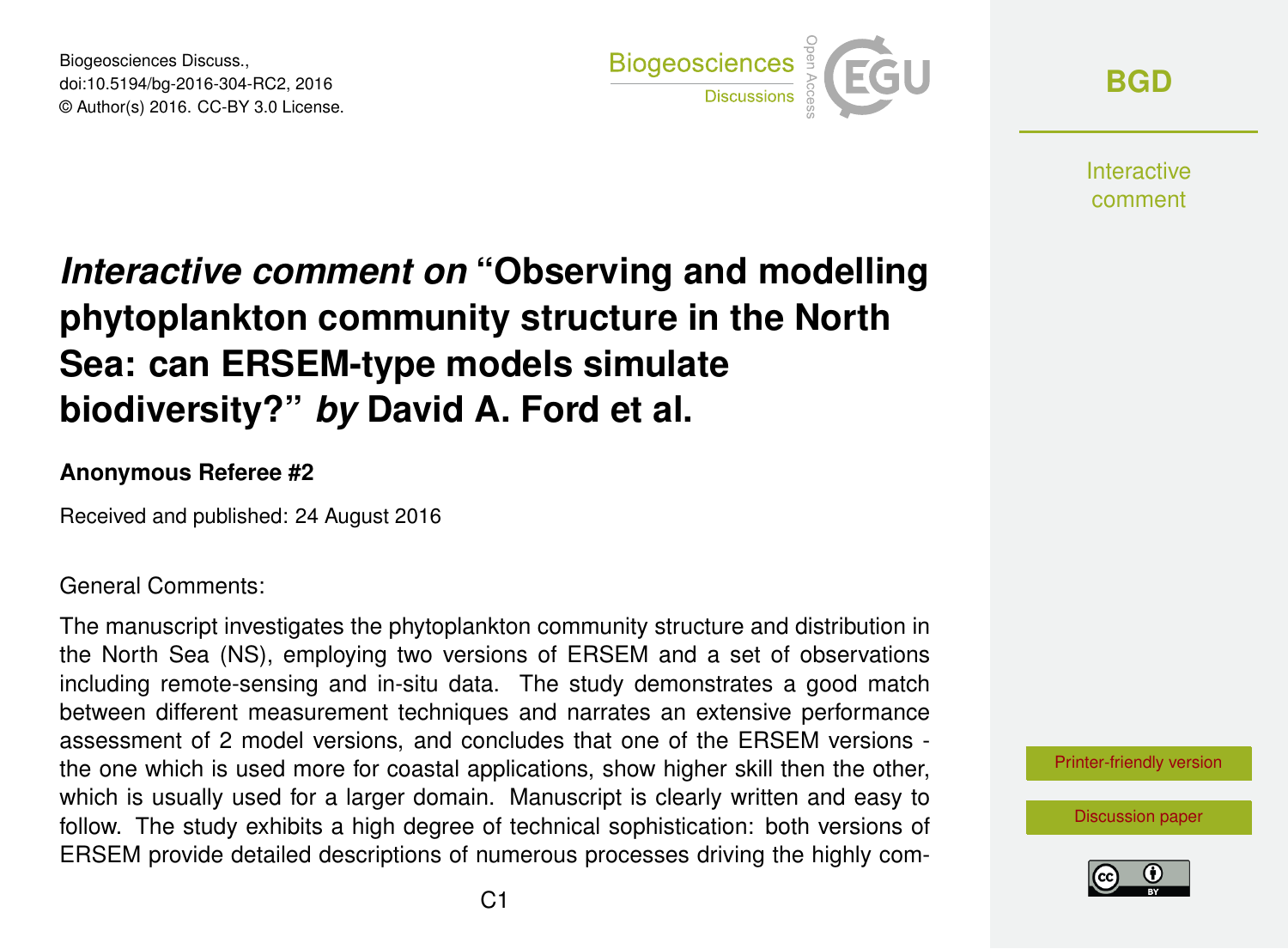plex ecosystem under investigation, and the observation dataset, especially regarding the HPLC-derived PFT's provide an excellent base for model evaluation. However, despite these ample resources and recognized expertise of authors, the manuscript fails to deliver a comparably significant outcome or a crisp message in its current form.

Specific Comments:

1) The title is not representative:

a) The title suggests this work is about biodiversity, but actually it's not. Although the 'relative abundance' of PFT's (Fig. 2,10 and 11) is an index relevant for biodiversity, the results are not at all discussed or framed in the context of biodiversity (in fact only the very last short paragraph of the manuscript refer to biodiversity again after the introduction, and replacing 'biodiversity' with 'phytoplankton community structure' would probably improve this paragraph already).

b) Again, at the first glance 'ERSEM-type models' looks like more general than it is, whereas the manuscript is literally about 2 ERSEM versions, which could be more clearly indicated in the title. Accordingly, I invite co-authors to consider a more representative title (as changing the content according to the current title would basically result in a new manuscript)

2) Validation of PFT estimates is not a new endeavor:

A recurring notion in the manuscript (abstract, introduction, summary and discussion) is that 'model estimates of PFTs are not validated', which is misleading. Quite a few attempts have been made previously to assess model performance with respect to reproducing the spatial distributions of PFTs, such as those making use of the data from continuous plankton recorder surveys, monitoring data obtained at stations located at different sites and estimates from satellite images, which should be acknowledged (examples are too many that pointing to specific studies would be unfair to others).

3) 'Observations' section is incomplete:

**[BGD](http://www.biogeosciences-discuss.net/)**

Interactive comment

[Printer-friendly version](http://www.biogeosciences-discuss.net/bg-2016-304/bg-2016-304-RC2-print.pdf)

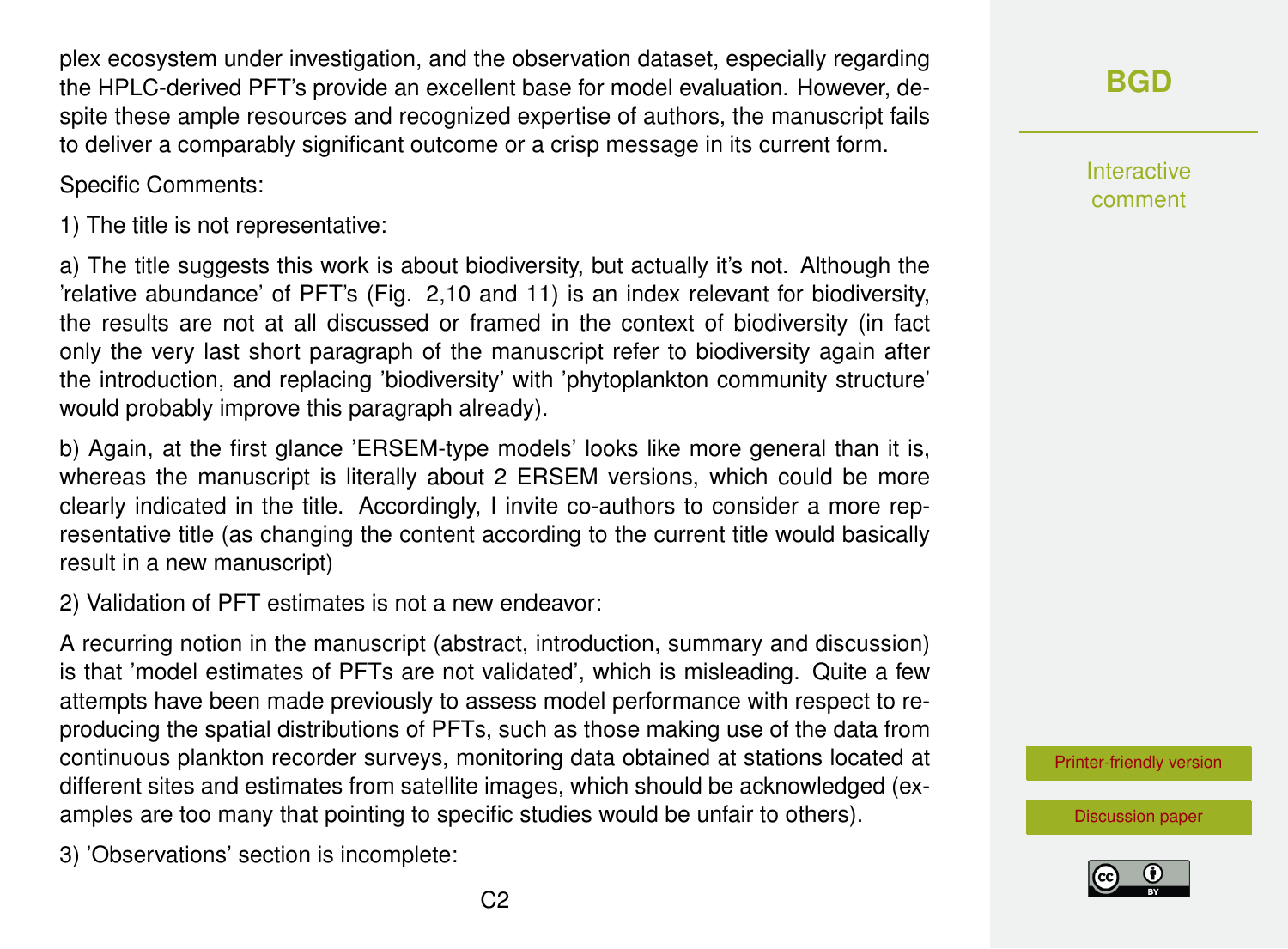In this section, only the procedures relating to the HPLC data are provided. Other data sources, like the 'in-situ quantification of chl-a', OSTIA-SST, OC5-chlorophyll/SPM and WOA data should be introduced also in this section, and not elsewhere (e.g., as currently done in sections 4.1 and 4.2, see also the 'Technical Corrections')

4) 'Models' section is inadequate:

a) 3.1 GETM-ERSEM-BFM: each item in the list of additional processes to 'make [ERSEM as presented by Vichi et al. (2007)] suitable for temperate shelf seas' need a reference to previous literature if possible (like in the list items iv and v), or if not, an adequate description.

b) 3.2 NEMO-ERSEM: page(P)6,line(L)15-16: the employed version of NEMO appears to be not described previously (although a full description is foreseen to be provided by O'Dea at al., in prep), so here at least some hints should be provided

c) 3.3 Comparison: a figure showing the complete domains of the two models would be helpful

5) Fig.11 is difficult to perceive:

although I like the idea of overlaying measurements on the contour-plots using a ternary color map, I found it difficult to distinguish the resulting colors. Although I admit distinguishing colors is not my strength, I wonder whether using a more saturated and bright color scheme would help (eg., as in Fig.4 of Arteaga et al. 2014). The authors may also want to consider plotting the percentage histogram of each group across total chlorophyll as in Fig. 3 of De Mora et al. (2016), which does not rely at all on the color-perception abilities of the reader.

6) How to reproduce the spatial distribution of PFT's? :

as mentioned above, the results suggest that the ERSEM version previously tuned more for coastal applications (GETM-ERSEM-BFM) performs better than the one used for simulating the margin of the Atlantic Ocean (NEMO-ERSEM). But considering that **[BGD](http://www.biogeosciences-discuss.net/)**

Interactive comment

[Printer-friendly version](http://www.biogeosciences-discuss.net/bg-2016-304/bg-2016-304-RC2-print.pdf)

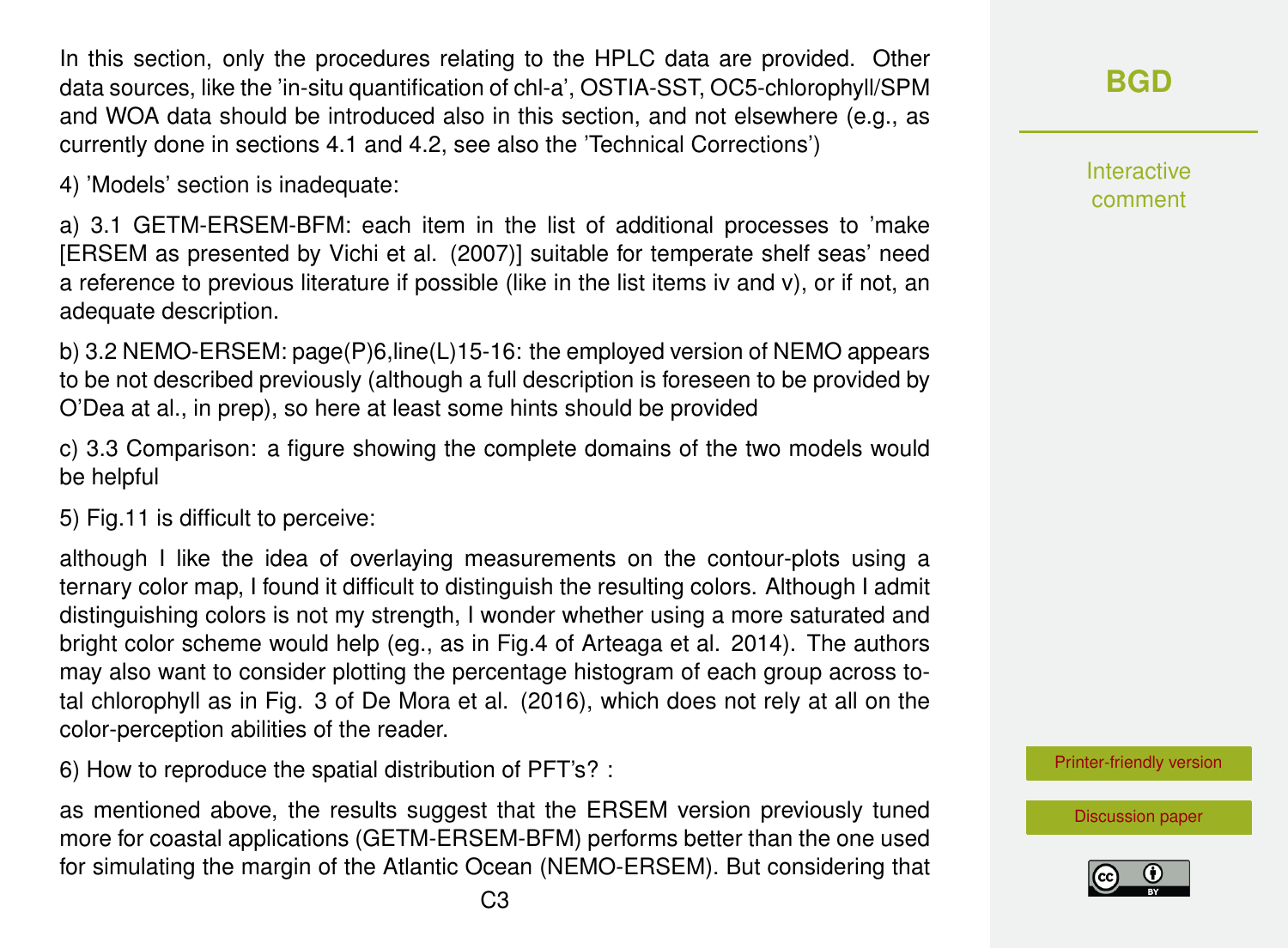the performance difference wrt the PFTs basically boils down to the reproduction of the diatom blooms at the coast by GETM-ERSEM-BFM and not by NEMO-ERSEM, the obvious follow-up question is why the latter cannot reproduce the Diatom blooms at the coast, which I believe should be straightforward to figure out. It is hinted in section 3.3 and later in P15,L1-7 that the parameterization of the PFT's is likely to be the reason, but, it should be straightforward to test whether this explanation really holds. And I believe this would be a rather useful outcome of this study with a potentially wider relevance: can an open-ocean model transferred to a coastal system just by a reparameterization of the PFTs?

7) What drives inter-annual differences?:

Figures 4-11 suggest considerable differences between 2010 August and 2011 with respect to physical, chemical and biological characteristics. Although these differences are acknowledged throughout the manuscript, not much is done to elaborate the mechanisms driving these differences, apart from hinting 'a set of physical drivers' to be responsible for the difference (P15, L21). Again, I feel like more could be done with the available tools and data.

Technical Corrections:

- P6, L34: sediments=? SPM?

- P7, L3: nutrients =? of all forms, or dissolved inorganic form only?

- P7, L28,L30: first occurrence of the 'PML-ERSEM'. Although what this means should be clear to the careful reader, but better stick with the previous definitions.

- P9, L11: first occurrence of MODIS (also consider my specific comment (SC)-3)
- P9, L26-27: 'Picophytoplankton...' reference needed, and consider SC-3
- P10, L9-14: consider SC-3
- P10, L33-34: 'The largest PFT...' reference needed and consider SC-3

**[BGD](http://www.biogeosciences-discuss.net/)**

Interactive comment

[Printer-friendly version](http://www.biogeosciences-discuss.net/bg-2016-304/bg-2016-304-RC2-print.pdf)